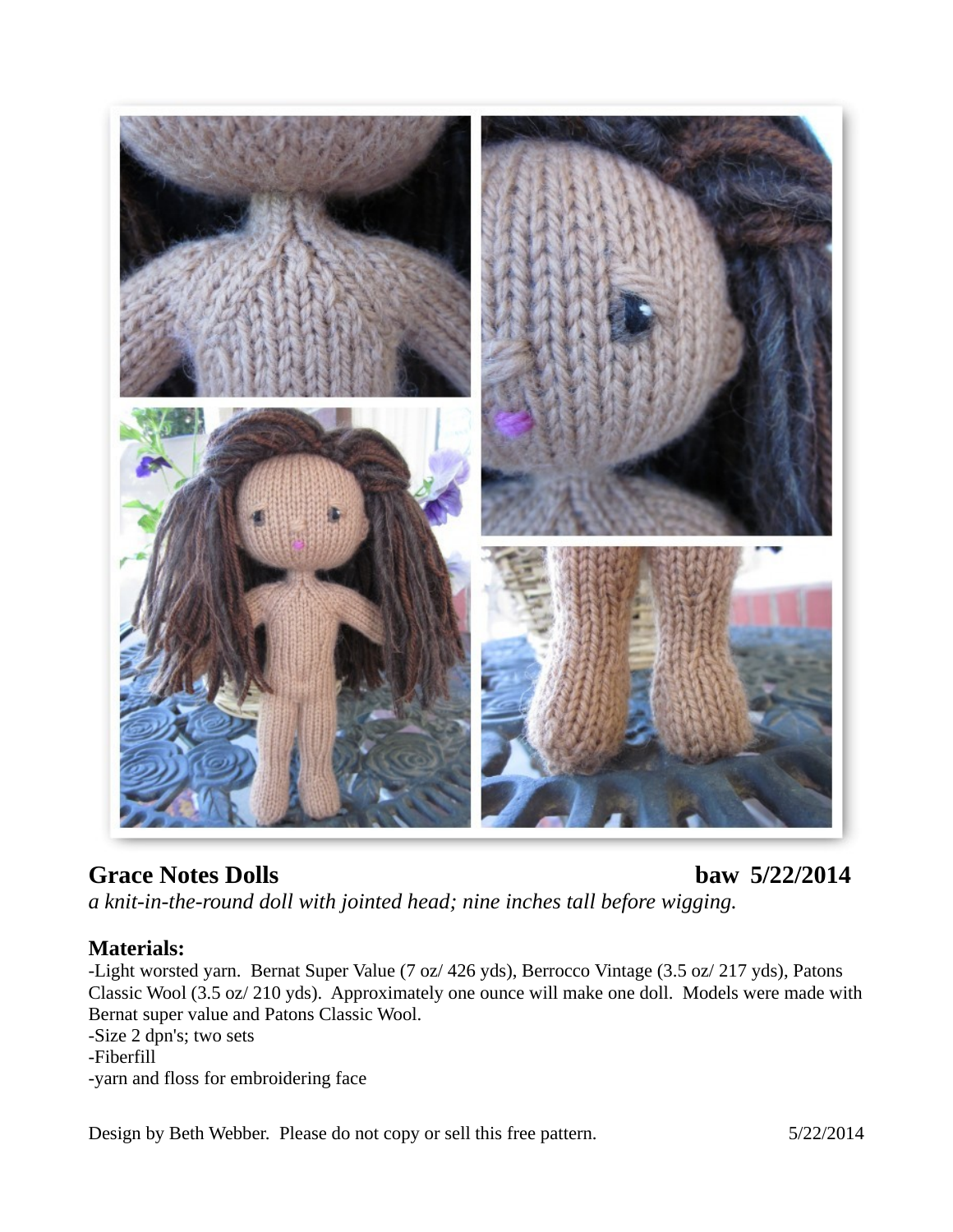-tapestry and dollmaking needles -buttonhole and craft thread -chenille stem and Warm&Natural batting to re-enforce the neck -Size D crochet hook (for picking up stitches and crocheting the ears) -Size E or F crochet hook for making wig cap -Yarn of choice for hair. 100% wool yarns, mohair blend yarns, eyelash yarns all make great hair. **Gauge:** 6 stitches = 1 inch

**Size:** about nine inches tall before wigging

**Stitches:** Kinc = knit in the front and in the back of the stitch to make an increase. This increase is used at the beginning of the foot, hand, and head.

- Kinc  $=$  A lifted increase. Used on the upper leg, upper arm, and torso. This increase is much less visible.
- $K$ dec = knit two stitches together to make a decrease

**Notes:** This doll is knit on double point needles in the round. The head is knit separate from the body and jointed to the neck to be move-able.

**Regarding body yarns:** the three yarns mentioned above all have very similar weight and yardage, but they make up differently. 100% acrylic 'grabs' the needles and is harder to knit with than 100% wool or wool blend. Having used all three to make this doll, I would recommend 100% wool or a wool blend yarn.

**Regarding increases:** For the first two prototype dolls, I used the 'knit in the front and in the back' of the stitch for all of the increases. I did not care for how this looked on the leg, torso, arm and bottom of the head. For the final prototype, I used lifted increases for most of the increases. The only places I did not use this were at the beginning of the foot, hand, and head. In these places it is not as noticeable, and just easier for me to manipulate the needles with the 'front and back' increase.

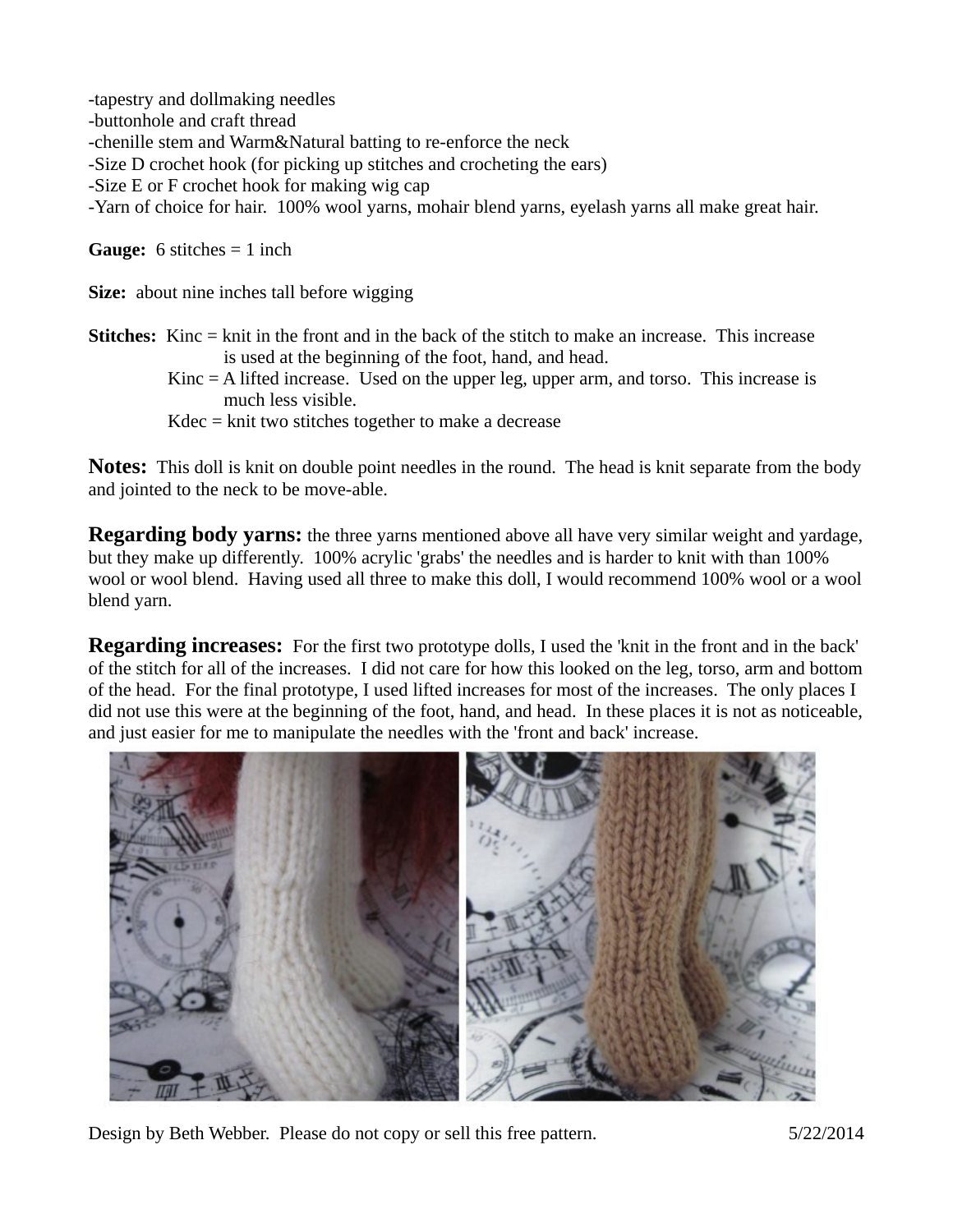**Regarding knitting in the round on dpns:** After my first experience with dpns (making two Arne&Carlos dolls with acrylic yarn) I thought I would never want to use them again. Two years and a bit more experience later, it is easy to see why dollmakers like knitting dolls in the round. Far fewer seams for one: just the crotch seam and two underarm seams. But more importantly, the knit fabric appears to me to be more uniform and tighter, allowing for better stuffing without stretching the stitches. This shows most clearly on the face.

Enough chat! Lets knit a doll :-)

**Begin with foot and leg:** Leaving a long tail, cast on six stitches and divide evenly over three dpn's

- 1: K2 on each needle. 6 sts
- 2: K1, Kinc on each needle. 9 sts
- 3: K3 on each needle. 9 sts
- 4: Kinc, K1, Kinc on each needle. 15 sts
- 5-8: K5 on each needle. 15 sts
- 9: working on needle one only, K5, turn.
- 10: working on needle one only, P5, turn.
- 11: working on needle one only, K5, turn.
- 12: working on needle one only, P5, turn.
- 13: working on needle one, K5 and pick up two stitches on the side of the heel K5 on needle two

 K5 on needle three and pick up two stitches on the side of the heel. 19 sts. You now have 7 stitches on needle one, five stitches on needle two, and seven stitches on needle 3.

Sew the opening in the toe closed and thread the yarn tail up between needle 3 and needle 1 to use as a row marker.

- 14: Needle one: K5, K2 tog Needle two: K5 Needle three: K5, K2tog. 17 sts
- 15: Knit 17 sts around.
- 16: Needle one: K4, K2tog Needle two: K5 Needle three: K4, K2tog. 15 sts

Stuff the foot; be careful not to stretch the stitches.

- 17: K1, K2tog, K2 on each needle. 12 sts
- 18-24: K4 on each needle. 12 sts.
- 25: (K1, Kinc with a lifted increase, K3) on each needle. 15 sts

26-38: K5 on each needle; add stuffing gently as you work up the leg. 15 sts.

39: K5, bind off one stitch, K9 including the last st of the bind off. Leaving a long tail, cut yarn of first leg and divide stitches on two dpn's, 7 sts on each needle on either side of the bound off stitch.

**Second leg:** Work the same as the first leg through round 38. Round 39: bind off one stitch, K14 including the last st of the bind off. Do **not** cut yarn at the end. Divide stitches over two dpns. Seven stitches on each needle. The bind-off stitches of each leg should be facing each other at the crotch.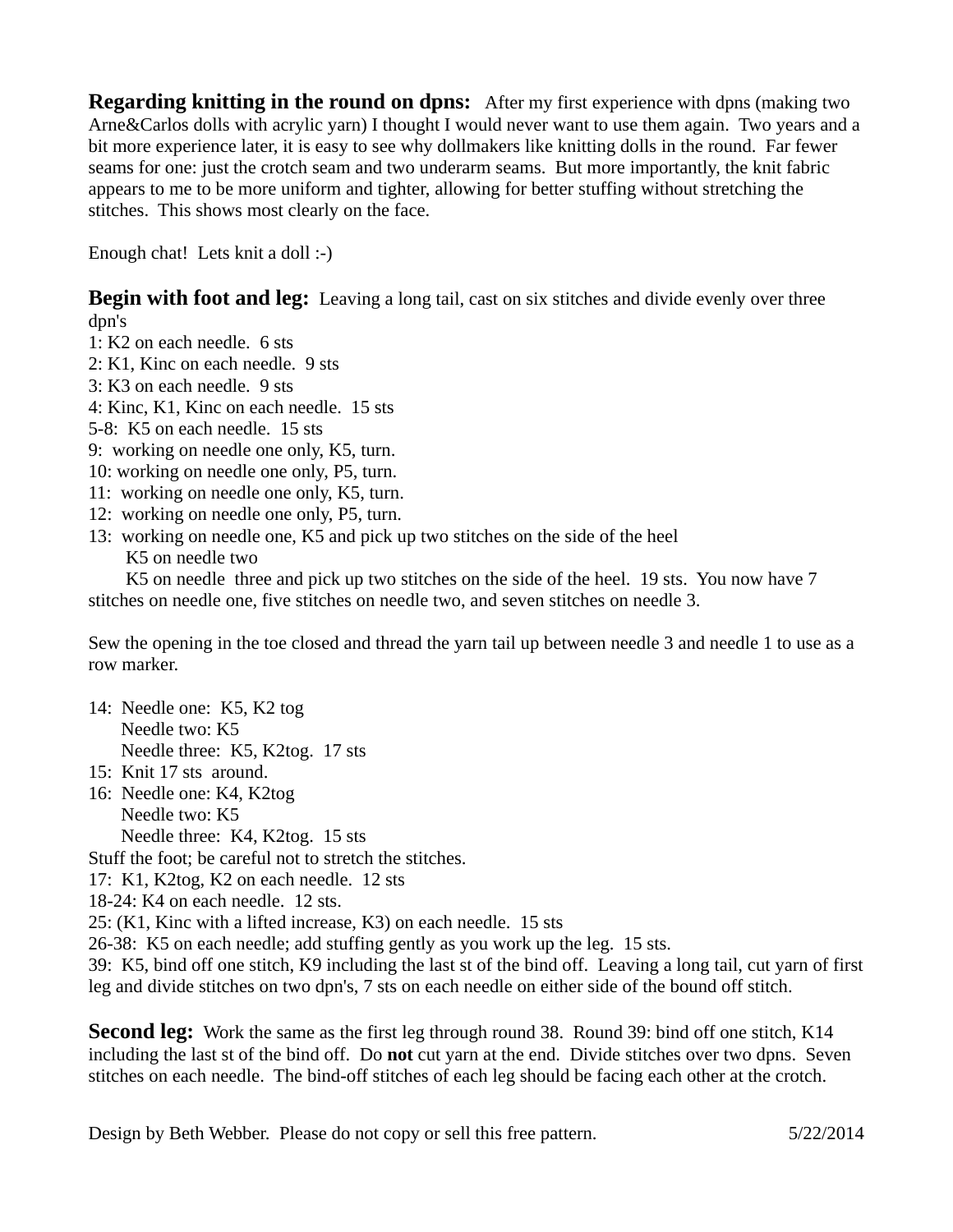**Torso:** knitting begins at the center front of the body.

1-6: K7 on each needle. 28 sts. Run the long tail from leg 1 to the back of the body just above the crotch opening. Use this tail to sew the crotch opening closed. Leave the tail to make a tiny belly button when the body is stuffed.

7: Needle 1and 2: K3, K2tog, K2 .

Needle 3 and 4: K2, K2tog, K3. 24 sts

8-12: K6 on each needle. 24 sts.

13: (K3, Kinc with lifted increase, K3) on each needle. 28 sts

14-16: K7 on each needle. Stuff torso firmly but gently. With the yarn tail you sewed the crotch closed with, make a belly button in the front of the body.

17: K6, bind off 2, K12 including the last st of the bindoff; bind off 2, K6 including the last st of the bindoff. Place stitches on two dpns with 12 stitches on each needle.



*Note these pictures are of the first prototype doll, with Knit front-to-back increases*

**Hand and arm:** Leaving a long tail, cast on six stitches and divide evenly over three dpns.

- 1: K2 on each needle. 6 stitches
- 2: K1, Kinc on each needle. 9 stitches
- 3: K3 on each needle. 9 stitches
- 4: Kinc, K1, Kinc on each needle. 15 sts
- 5-7: K5 on each needle. 15 sts
- 8: K1, K2tog, K2 on each needle. 12 sts.

9: K1, K2tog, K1 on each needle. 9 sts. Sew the bottom of the hand closed and thread the yarn up and between needle 3 and needle 1 for a row marker.

10-14: K3 on each needle. 9 sts

- 15: (K1, Kinc with lifted increase, K2) on each needle. 12 sts
- 16-25: K4 on each needle,

26: Bind off two sts, K10 including the last st of the bind off. Cut yarn leaving a long tail and place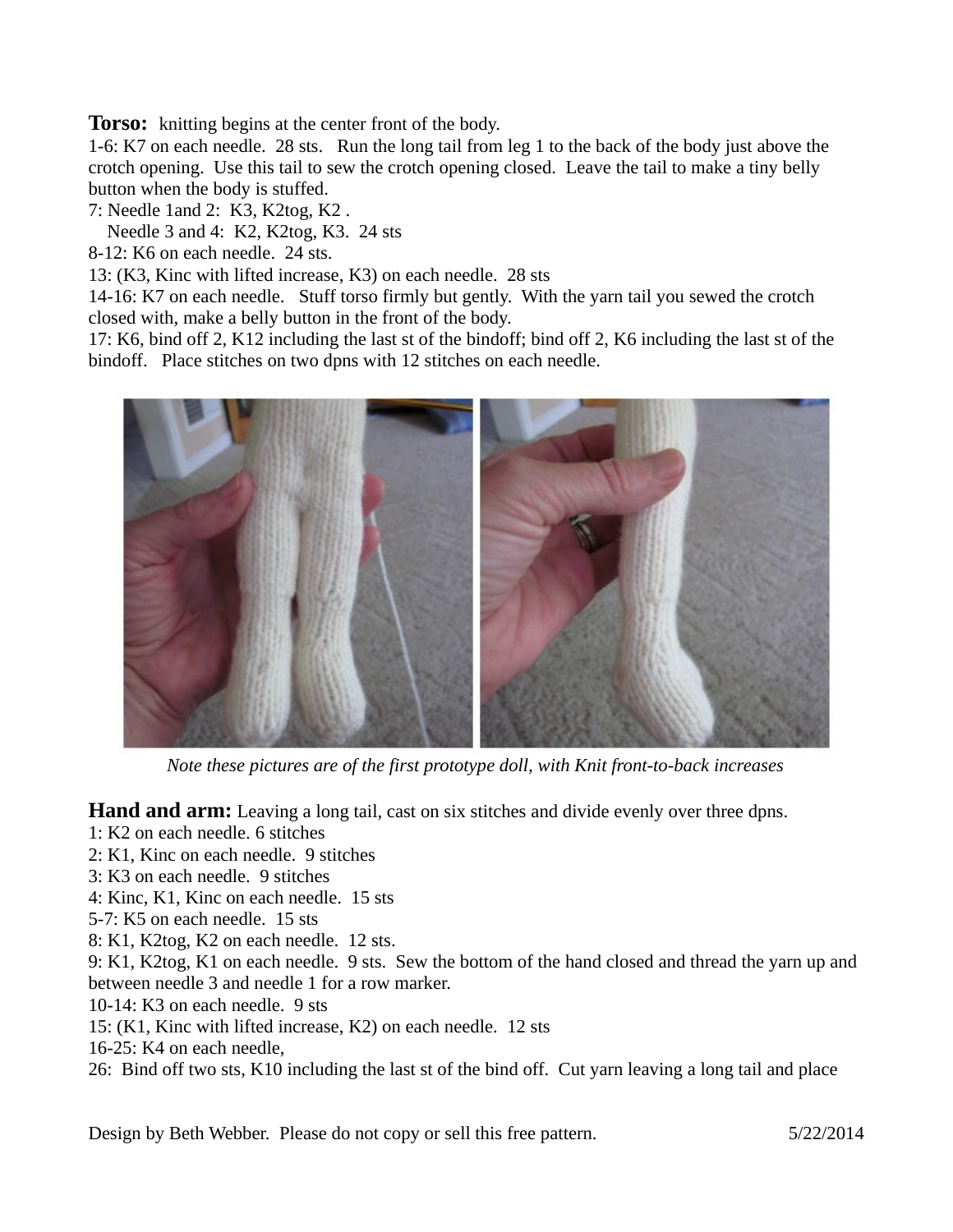the stitches evenly on two dpns (will be easer to knit together with the torso if you use two dpns for each arm).

With the bound off stitches at the top of the arm facing you, flatten the hand and make two small stitches at the wrist through both thickness's of knitting. Stuff the arm lightly but **do not** stuff the hand. You will be able to cup the hand gently, so your doll won't look like she is making a fist :-)

Repeat for second arm, except **do not** cut yarn.

![](_page_4_Picture_3.jpeg)

**Shoulders and neck stub.** Beginning at back with yarn from the last arm knitted:

- 1: K1, K2tog, K6, K2tog, K1 across back, K10 across arm, (work the two needles for the arm back onto one needle in this round) K1, K2tog, K6, K2tog, K1 across front,
	- K10 across arm (work the two needles for the arm back onto one needle in this round). 40 sts
- 2: K10 on each needle
- 3: K1, K2tog, K4, K2tog, K1 on each needle. 32 sts
- 4: K8 on each needle. 32 sts
- 5: K1, K2tog, K2, K2tog, K1 on each needle. 24 sts
- 6: K6 on each needle. 24 sts.
- 7: K1, K2tog, K2tog, K1 on each needle. 16 sts. Stuff the shoulder area.
- 8: K4 on each needle. 16 sts

9: K1, K2tog, K1 on each needle. 12 sts. Divide stitches evenly on three needles: four stitches per needle. Sew the underarm openings closed.

10-21: K4 on each needle. Work stuffing lightly into the shoulder and lower neck area as you work the neck stub, but **do not** stuff the neck stub. Cut the yarn leaving a long tail. Thread tail onto a tapestry needle and thread through the neck stitches.

If you don't want to make a move-able head, work the neck stub to round 15, then divide the stitches evenly onto four dpns (three stitches per needle) and work the head from this point. Either way, you still want to re-enforce the neck as described below:

### **Prepare the neck support:**

To strengthen the neck so you can joint the head to it, take a 12 inch chenille stem and fold it in half.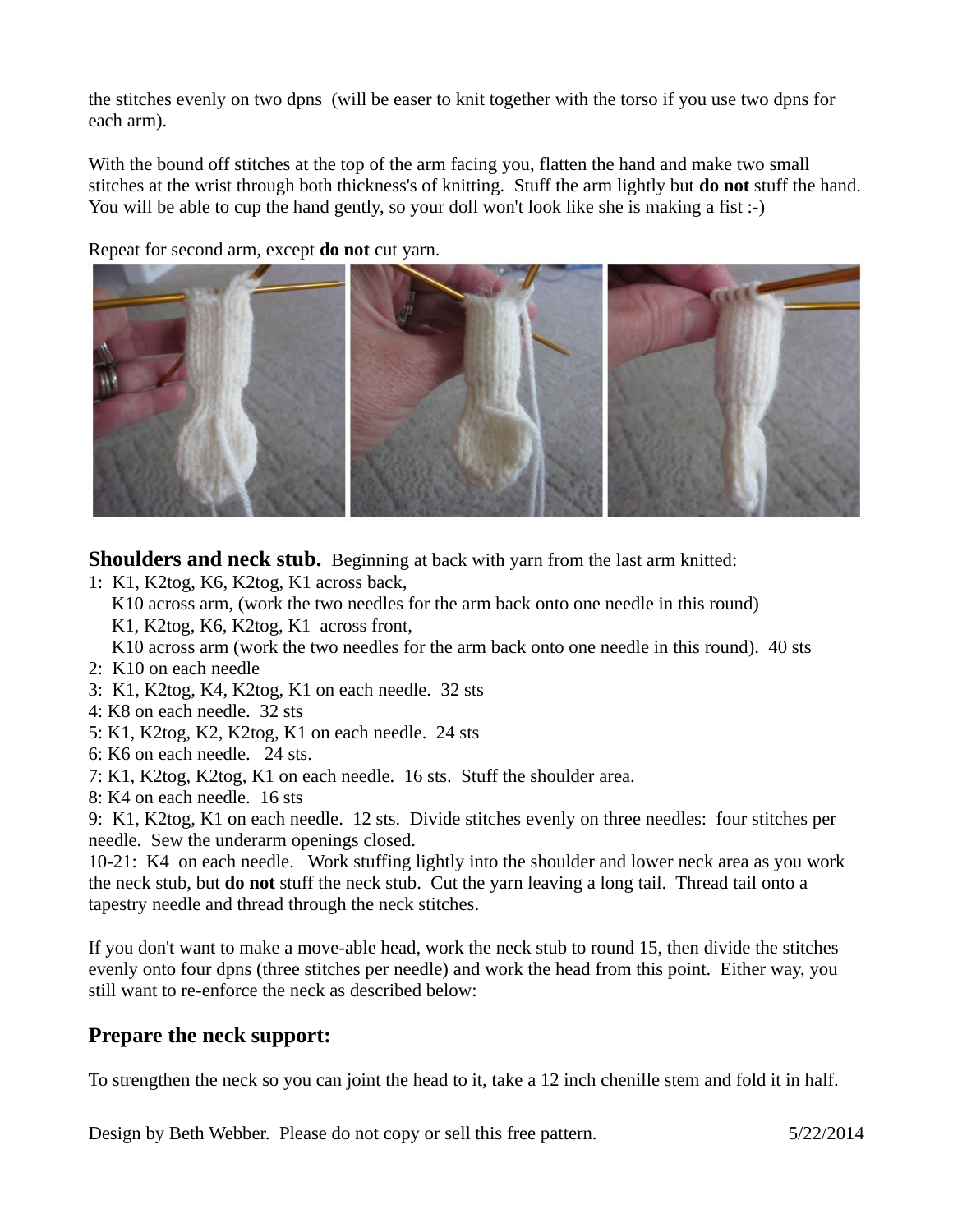Twist the halves together tightly, then fold this in half again. Cut a piece of Warm&Natural batting the length of the twisted chenille (about three inches) by about four inches. Place one end of the batting between the folded edges of the chenille and wrap the chenille tightly with the batting.

Check that this will fit into the neck without stretching the stitches; if necessary trim some of the batting back. When you have a good fit, stitch the batting to itself to keep it from unrolling. Stuff the shoulder area, leaving a hollow spot you can insert the neck stabilizer into the neck area down into the center of the shoulder area.

Make sure you can pass a dollmaking needle through the neck, between the legs of the chenille stems, in order to joint the head. Set this aside until the head is complete. Below is a picture tutorial of creating the neck support:

![](_page_5_Picture_3.jpeg)

**Head:** cast on 12 stitches and divide evenly over four dpns; three stitches per needle.

- 1: K3 on each needle. 12 sts
- 2: Kinc in every stitch on each needle. 24 sts (this row only is a front-to-back increase).
- 3: K6 sts on each needle. 24 sts
- 4: (Lifted Increase, K2) three times on each needle. 36 sts
- 5: K9 sts on each needle. 36 sts
- 6: (Lifted Increase, K3) three times on each needle. 48 sts
- 7-25: K12 on each needle. 48 sts.
- 26: (Kdec) six times on each needle. 24 sts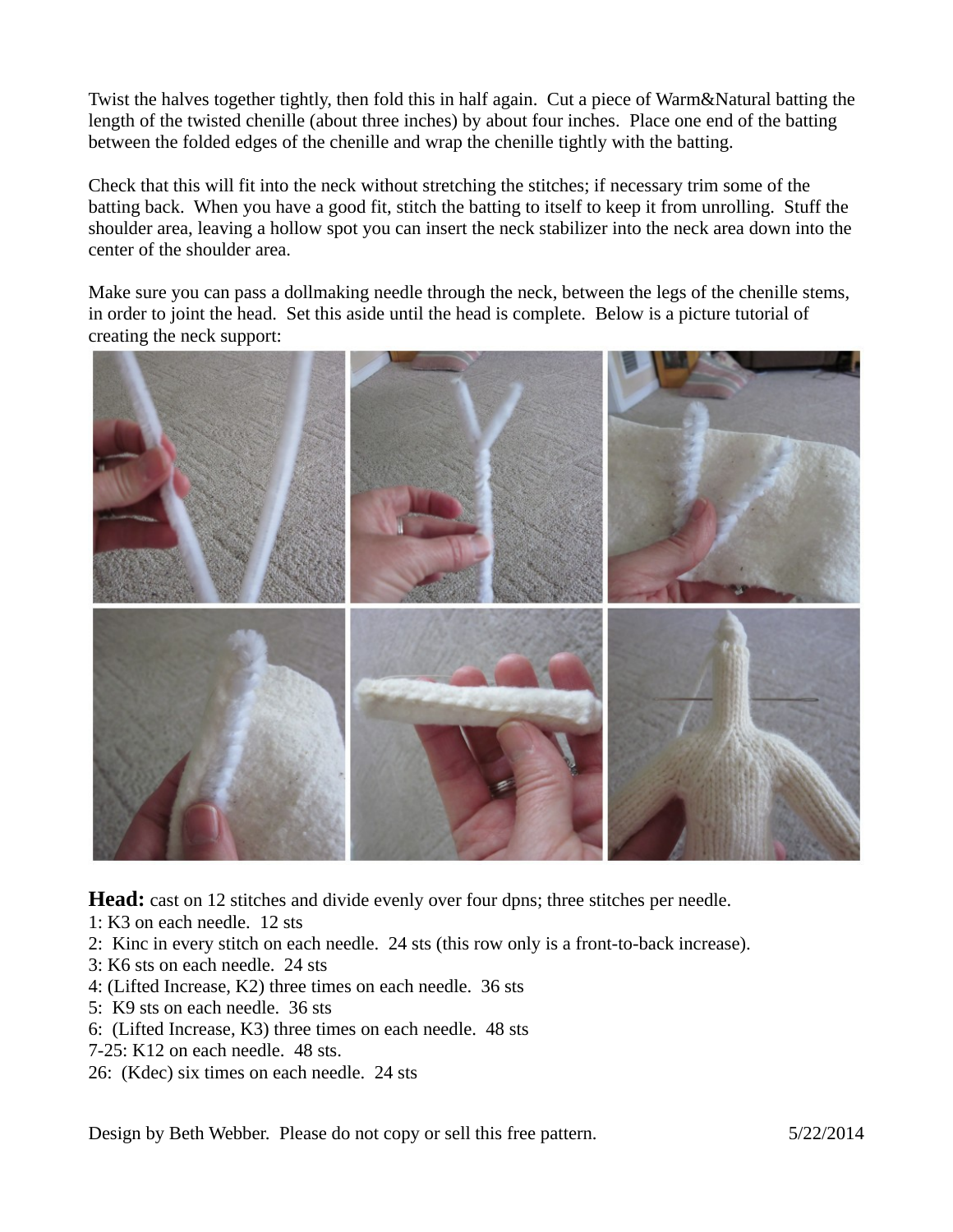- 27: K6 on each needle. 24 sts.
- 28: (Kdec) three times on each needle. 12 sts

29: K3 on each needle. Cut the yarn leaving a long tail. Thread the tail into a tapestry needle and run through the stitches of the last round. Pull the yarn end at the top of the head tightly and tie off, but don't cut the yarn tail off yet (we'll use it to make the nose and eyelids). Stuff the head, making sure it is nicely shaped and you've not distorted or stretched the stitches.

#### **Facial Features:**

There are several ways to create a pleasing face. If you want to create a more childlike doll, the facial features should be placed in the lower half of the face. Eyes should be large, and I find that a simple mouth works best on knit and crochet. The nose can be a French knot or two or three straight stitches in the yarn you used for the body.

Apply the facial features before stringing the head to the neck. To locate the placement of the eyes, tie a string around the dolls head at the widest point; use bead head pins to place the eyes and mouth.

![](_page_6_Picture_6.jpeg)

Use a light worsted yarn in eye color to stitch the eyes with four or five satin stitches,  $1\frac{1}{2}$  knit stitches wide and 2 or 3 knit stitches long; work these stitches from side to side. With black six strand embroidery floss, satin stitch the pupils over the eye color, working these stitches from top to bottom. With 3 strands of white embroidery floss, take two tiny straight stitches to add eye shine.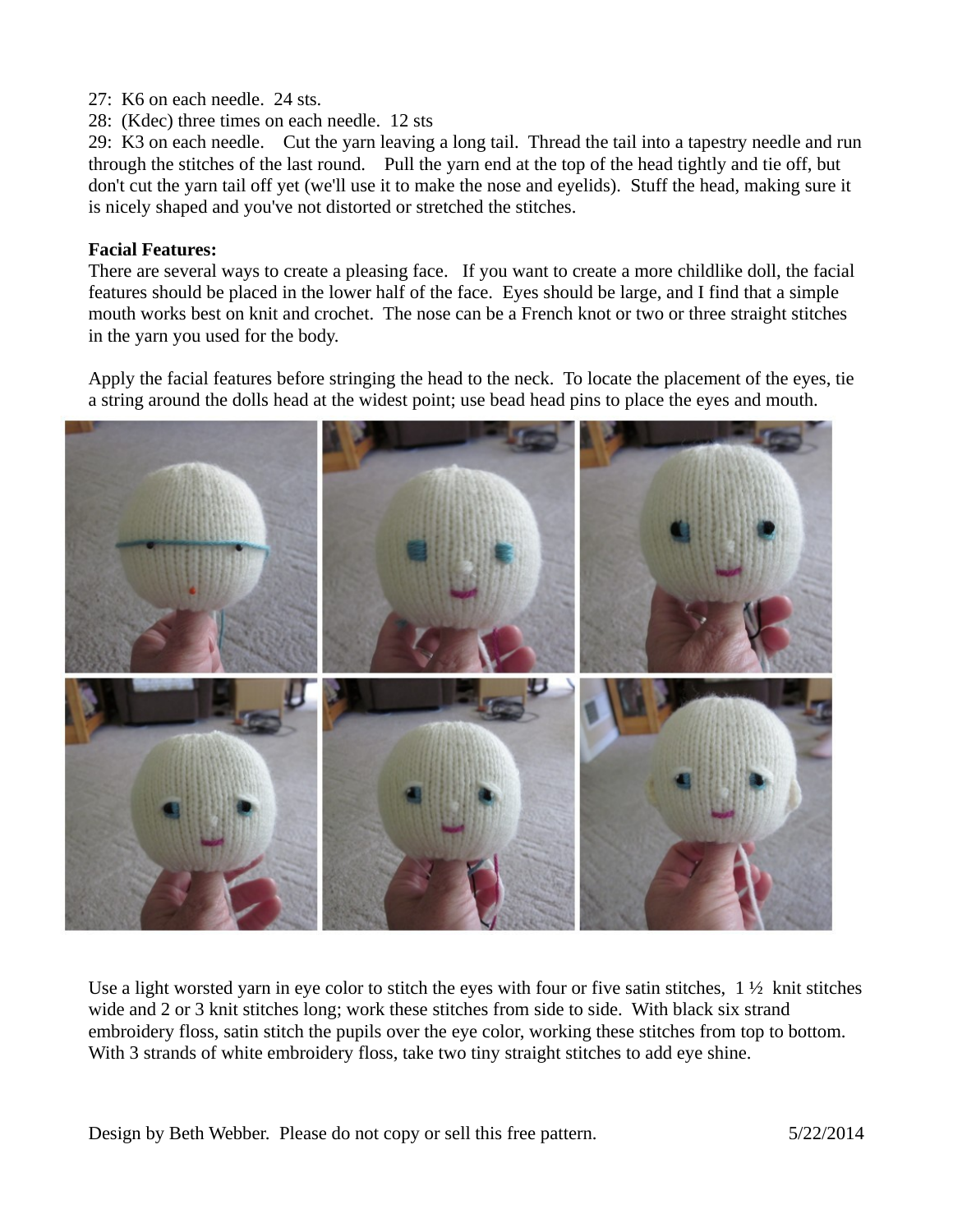For the mouth, use light worsted yarn and take one or two straight stitches. For the nose use the long yarn tail from closing the top of the head and make two or three straight stitches. Use this same length of yarn to straight stitch eyelids over the eyes. See the pictures above for placement.

I like ears on my dolls, but don't like to knit them. Crochet them with a size D hook about five rows away from the eyes and centered between the eyes and the mouth. These ears are simple single crochet stitches.

#### **Assemble the head on the neck as follows:**

Create a hollow in the neck end of the head for the neck stub to fit into. Thread a dollmaking needle with two doubled strands of buttonhole and craft thread.

Starting at the top of the head, insert the dollmaking needle from the top of the head out through the opening at the bottom. Pass the needle through the neck and back into the head opening and out the top of the head. Gently pull the neck stub into the head opening until the head is well seated on the neck. Tie off the threads with a double knot.

![](_page_7_Picture_5.jpeg)

For a neatened finish to the head and neck, take the long tail from the beginning of the head and thread it onto a tapestry needle. Thread the tail through the first row of stitches on the head, making sure you **do not** catch any of the neck stitches. Pull this tight and it will snug up the head stitches to the neck. Bury the long tail in the head.

#### **Hair and wigs.**

It is worth knowing how to do single crochet to make wig caps for your dolls. They can be knit, by simply knitting the first several rounds of the head until you get the right fit, but crochet is quicker.

Using either your hair yarn, or a yarn very close in color to your hair yarn, start with ch2 and work eight single crochet in the second chain from the hook. Working in the back loops only and in the round, increase by eight stitches each round for about four rounds (32 stitches in the fourth round). Check the fit, work some more rounds, increasing if necessary. Work until the cap fits nicely on the dolls head, like a watch cap. Sew this down to the head, then use it as a base for any wig you like. The hair yarn does not have to be applied as thickly, since the wig cap hides the scalp color.